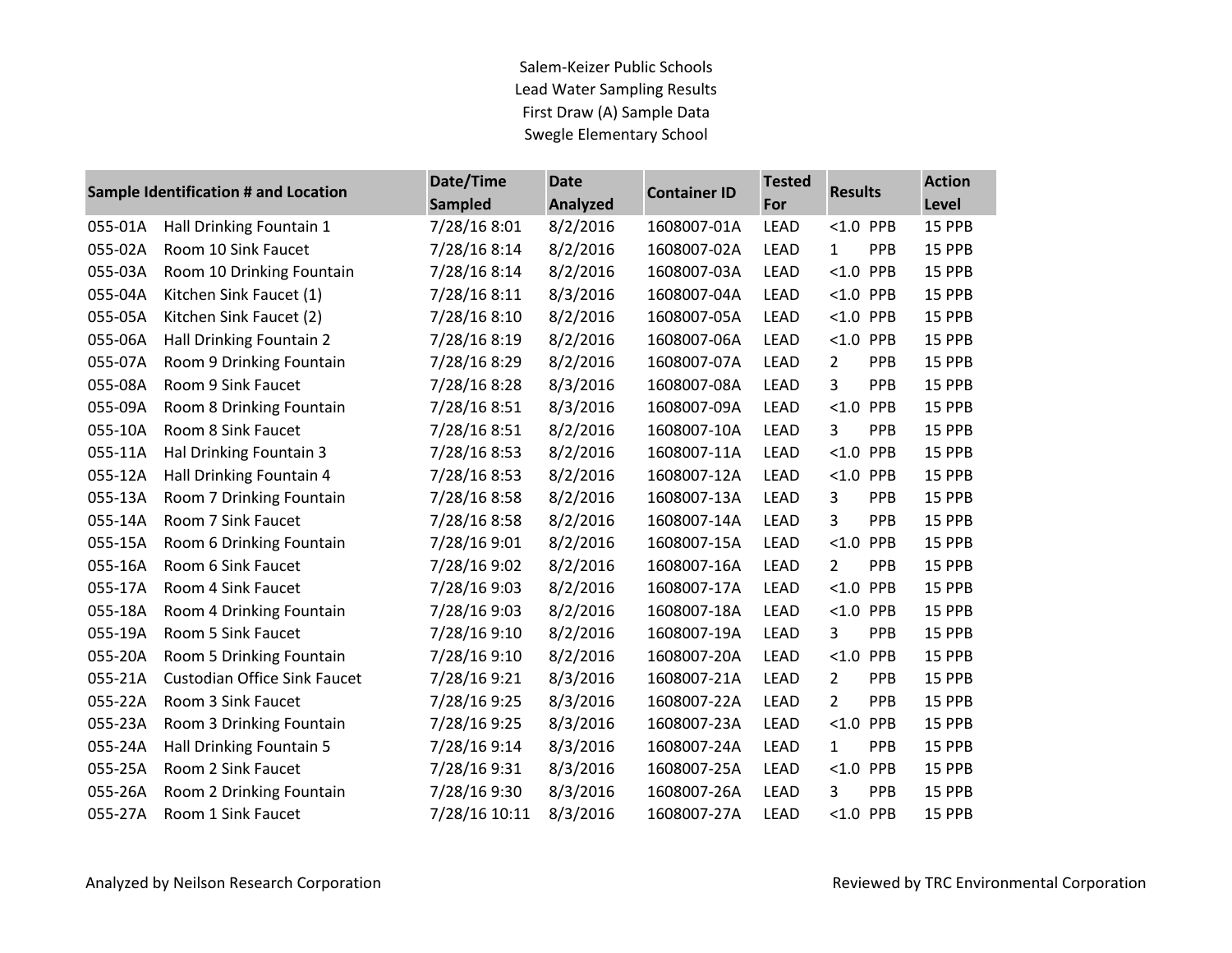## Salem-Keizer Public Schools Lead Water Sampling Results First Draw (A) Sample Data Swegle Elementary School

| Room 1 Drinking Fountain        | 7/28/16 10:11 | 8/3/2016 | 1608007-28A | LEAD        | < 1.0          | PPB        | 15 PPB        |
|---------------------------------|---------------|----------|-------------|-------------|----------------|------------|---------------|
| <b>Staff Room Sink Faucet</b>   | 7/28/16 10:29 | 8/3/2016 | 1608007-29A | LEAD        | 2              | PPB        | <b>15 PPB</b> |
| Room 11 Sink Faucet             | 7/28/16 10:38 | 8/3/2016 | 1608007-30A | <b>LEAD</b> |                | <b>PPB</b> | <b>15 PPB</b> |
| Room 11 Drinking Fountain       | 7/28/16 10:38 | 8/3/2016 | 1608007-31A | LEAD        | $\overline{2}$ | PPB        | 15 PPB        |
| Room 12 Sink Faucet             | 7/28/16 10:37 | 8/3/2016 | 1608007-32A | LEAD        | 2              | PPB        | 15 PPB        |
| Room 12 Drinking Fountain       | 7/28/16 10:37 | 8/3/2016 | 1608007-33A | LEAD        | 1              | PPB        | 15 PPB        |
| Hall Drinking Fountain 6        | 7/28/16 10:49 | 8/4/2016 | 1608007-34A | <b>LEAD</b> | < 1.0          | PPB        | 15 PPB        |
| Hall Drinking Fountain 7        | 7/28/16 10:49 | 8/4/2016 | 1608007-35A | LEAD        | < 1.0          | PPB        | 15 PPB        |
| <b>Media Center Sink Faucet</b> | 7/28/16 10:39 | 8/3/2016 | 1608007-36A | LEAD        | 8              | PPB        | 15 PPB        |
| Room 13 Sink Faucet             | 7/28/16 10:58 | 8/3/2016 | 1608007-37A | <b>LEAD</b> | 8              | PPB        | 15 PPB        |
| Room 13 Drinking Fountain       | 7/28/16 10:57 | 8/3/2016 | 1608007-38A | <b>LEAD</b> | $\mathbf{1}$   | <b>PPB</b> | 15 PPB        |
| <b>Book Storage Sink Faucet</b> | 7/28/16 11:04 | 8/3/2016 | 1608007-39A | LEAD        | 3              | <b>PPB</b> | 15 PPB        |
| Book Storage Drinking Fountain  | 7/28/16 11:04 | 8/3/2016 | 1608007-40A | LEAD        | 4              | PPB        | <b>15 PPB</b> |
| Room 14 Sink Faucet             | 7/28/16 11:07 | 8/3/2016 | 1608007-41A | LEAD        | 8              | <b>PPB</b> | 15 PPB        |
| Room 14 Drinking Fountain       | 7/28/16 11:07 | 8/3/2016 | 1608007-42A | <b>LEAD</b> | 3              | <b>PPB</b> | 15 PPB        |
| Room 15 Drinking Fountain       | 7/28/16 11:22 | 8/3/2016 | 1608007-43A | <b>LEAD</b> | 3              | PPB        | 15 PPB        |
| Room 15 Sink Faucet             | 7/28/16 11:22 | 8/3/2016 | 1608007-44A | LEAD        | 5              | PPB        | <b>15 PPB</b> |
| Room 16 Sink Faucet             | 7/28/16 11:26 | 8/3/2016 | 1608007-45A | <b>LEAD</b> | 12             | <b>PPB</b> | 15 PPB        |
| Room 16 Drinking Fountain       | 7/28/16 11:25 | 8/3/2016 | 1608007-46A | <b>LEAD</b> | 3              | PPB        | 15 PPB        |
| <b>Room 17 Sink Faucet</b>      | 7/28/16 11:26 | 8/3/2016 | 1608007-47A | <b>LEAD</b> | 20             | PPB        | 15 PPB        |
| Room 17 Drinking Fountain       | 7/28/16 11:30 | 8/3/2016 | 1608007-48A | LEAD        | 5              | PPB        | 15 PPB        |
| Room 18 Sink Faucet             | 7/28/16 11:32 | 8/3/2016 | 1608007-49A | LEAD        | 7              | <b>PPB</b> | 15 PPB        |
| Room 18 Drinking Fountain       | 7/28/16 11:32 | 8/3/2016 | 1608007-50A | LEAD        | 7              | PPB        | 15 PPB        |
| Room 19 Sink Faucet             | 7/28/16 11:35 | 8/3/2016 | 1608007-51A | <b>LEAD</b> | 7              | PPB        | 15 PPB        |
| Room 19 Drinking Fountain       | 7/28/16 11:36 | 8/3/2016 | 1608007-52A | <b>LEAD</b> | 6              | PPB        | 15 PPB        |
| Room 20 Sink Faucet             | 7/28/16 11:42 | 8/3/2016 | 1608007-53A | LEAD        | 13             | <b>PPB</b> | 15 PPB        |
| Room 20 Drinking Fountain       | 7/28/16 11:42 | 8/3/2016 | 1608007-54A | <b>LEAD</b> | $\overline{7}$ | PPB        | 15 PPB        |
| Hall Drinking Fountain 8        | 7/28/16 11:56 | 8/3/2016 | 1608007-55A | <b>LEAD</b> | 5              | PPB        | 15 PPB        |
|                                 |               |          |             |             |                |            | < 1.0         |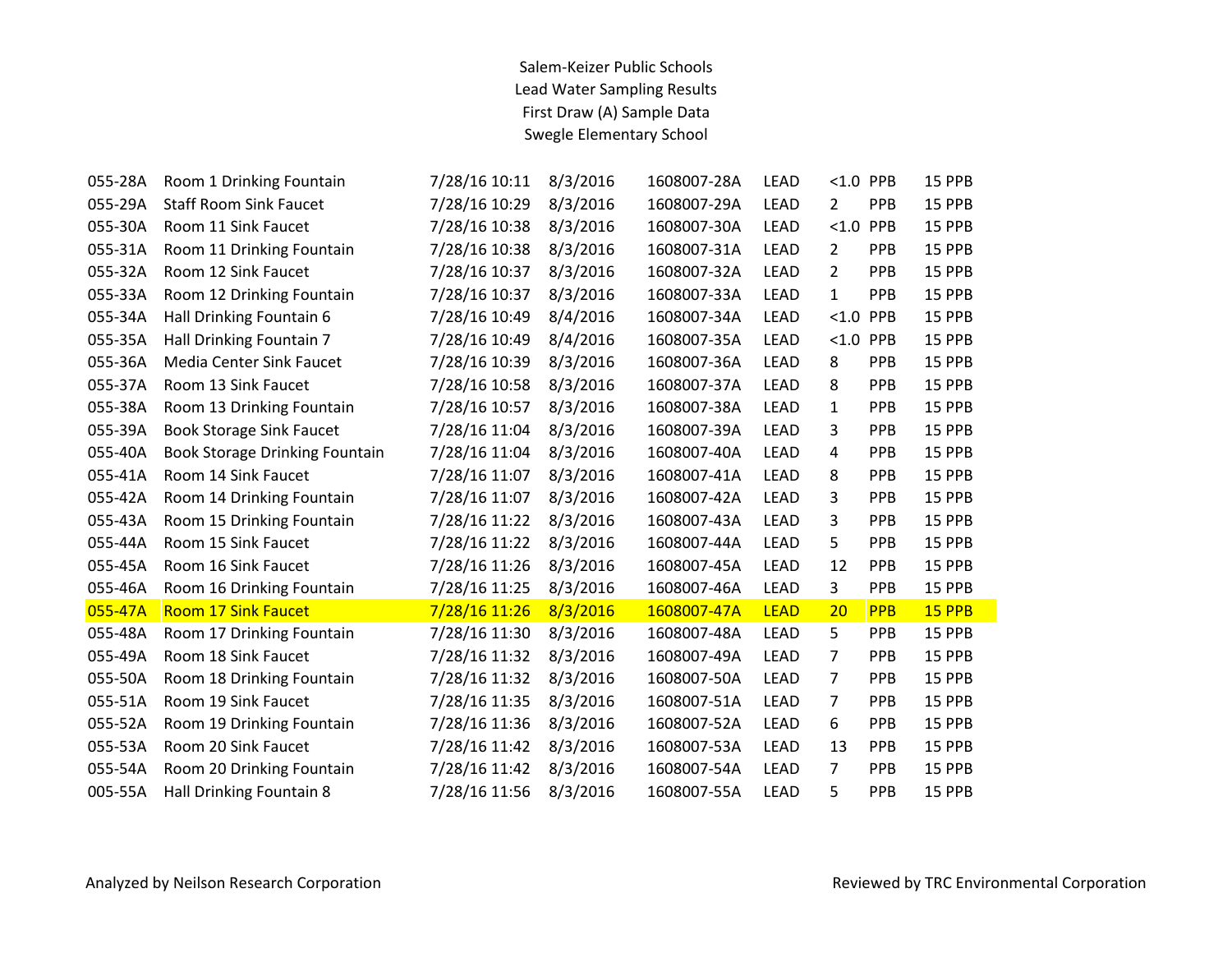Salem-Keizer Public Schools Lead Water Sampling Results First Draw (A) Sample Data Swegle Elementary School

EPA Action Level for Lead in Schools is 20 PPB

**SKPS Action Level for Lead is 15 PPB**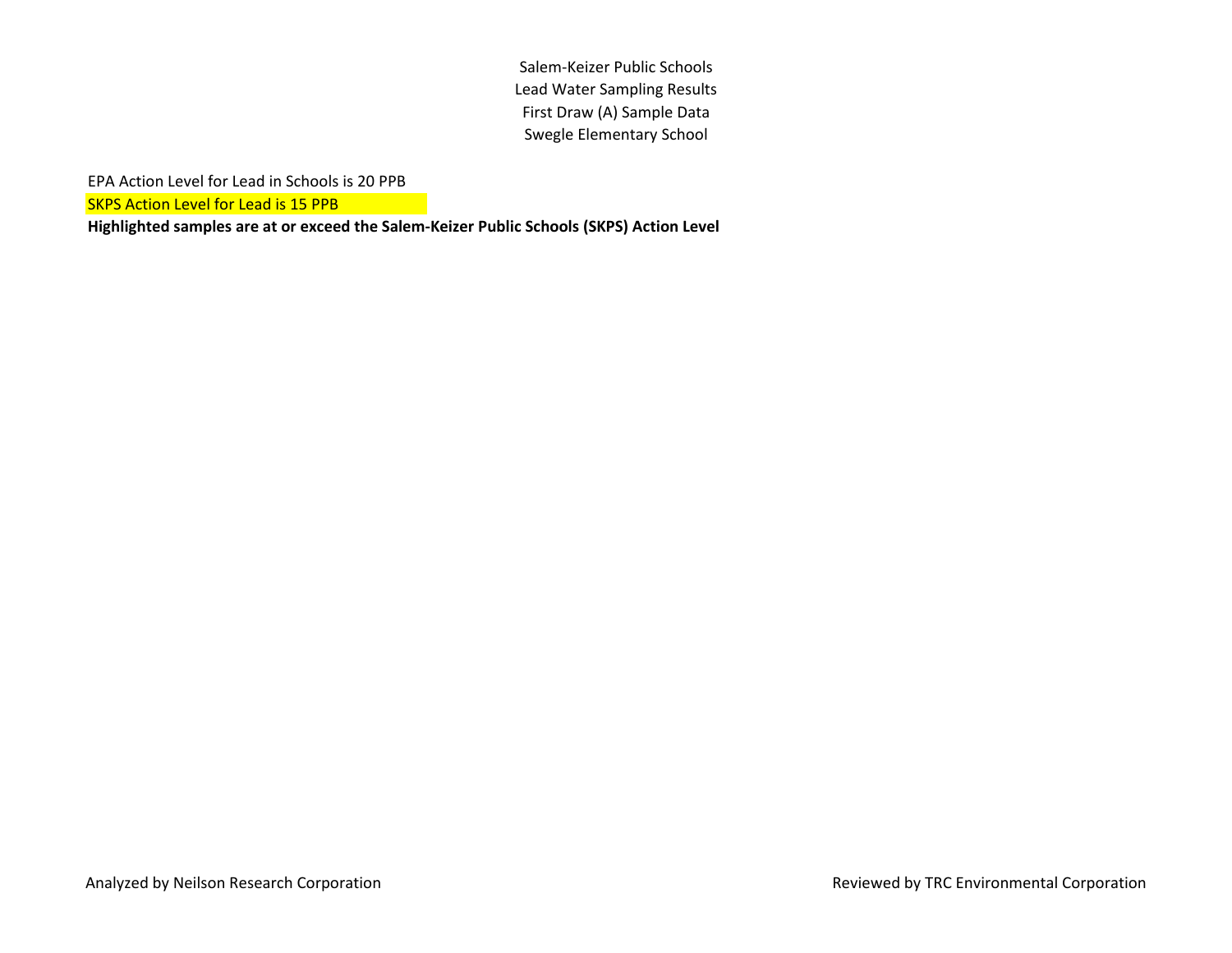## Salem-Keizer Public Schools Lead Water Sampling Results Flushed (B) Sample Data Swegle Elementary School

| Sample Identification # and Location | Date/Time<br><b>Sampled</b> | <b>Date</b><br><b>Analyzed</b> | <b>Container ID</b> | <b>Tested</b><br>For | <b>Results</b> | <b>Action</b><br>Level |
|--------------------------------------|-----------------------------|--------------------------------|---------------------|----------------------|----------------|------------------------|
| 055-47B Room 17 Sink Faucet          | 7/28/16 11:31 8/24/2016     |                                | 1608008-47A         | LFAD                 | <b>PPR</b>     | 15 PPB                 |

EPA Action Level for Lead in Schools is 20 PPB

**SKPS Action Level for Lead is 15 PPB**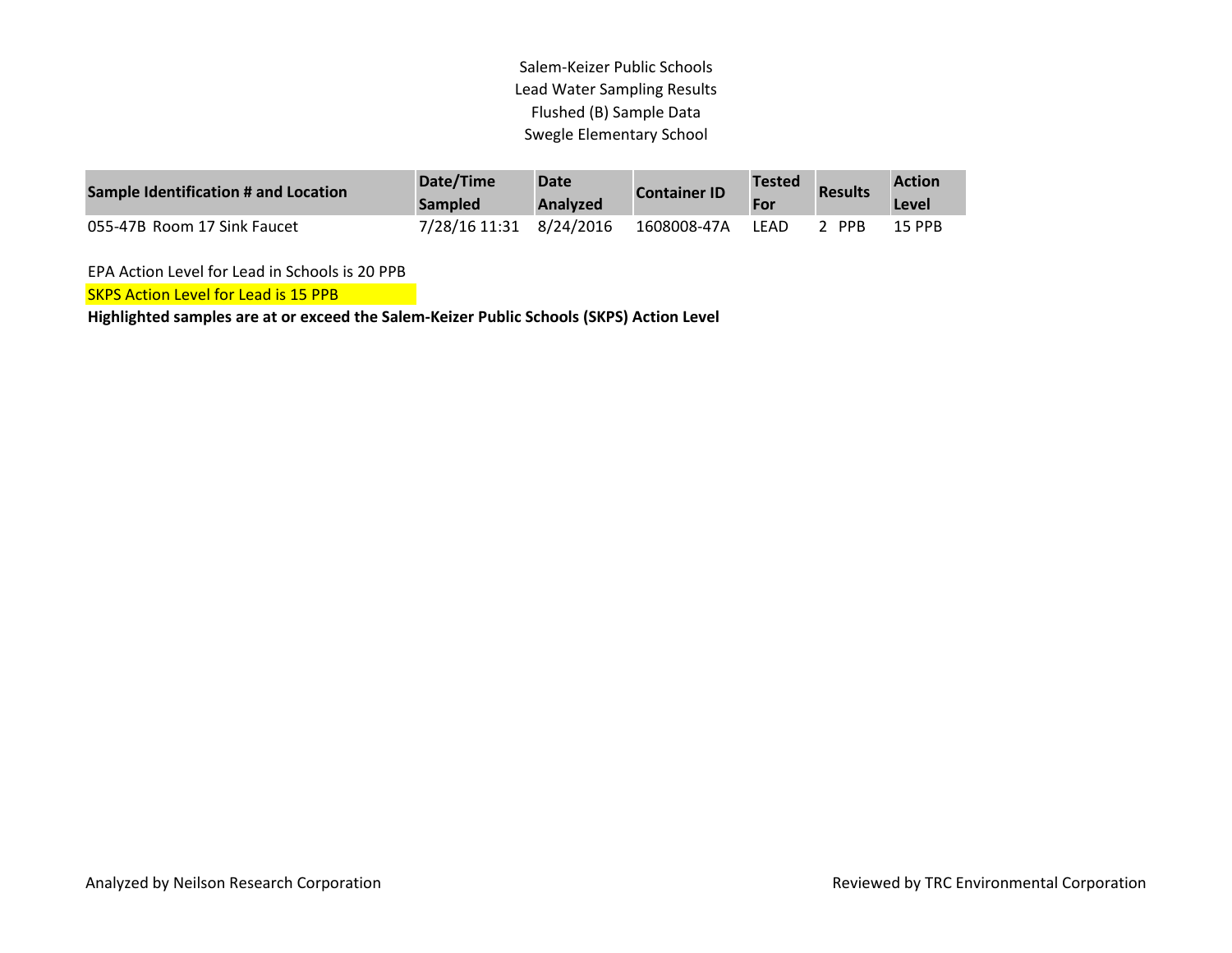Salem-Keizer Public Schools Lead Water Sampling Results First Draw (C) Sample Data Swegle Elementary School

| Sample Identification # and Location | Date/Time<br><b>Sampled</b>      | <b>Date</b><br><b>Analyzed</b> | <b>Container ID</b> | <b>Tested</b> | <b>Results</b> |               | <b>Action</b><br>Level |
|--------------------------------------|----------------------------------|--------------------------------|---------------------|---------------|----------------|---------------|------------------------|
| <b>055-47C</b> Room 17 Sink Faucet   | 10/14/2016 6:17 10/18/2016 63273 |                                |                     | LEAD          |                | <b>15 PPB</b> | <b>15 PPB</b>          |

EPA Action Level for Lead in Schools is 20 PPB

**SKPS Action Level for Lead is 15 PPB**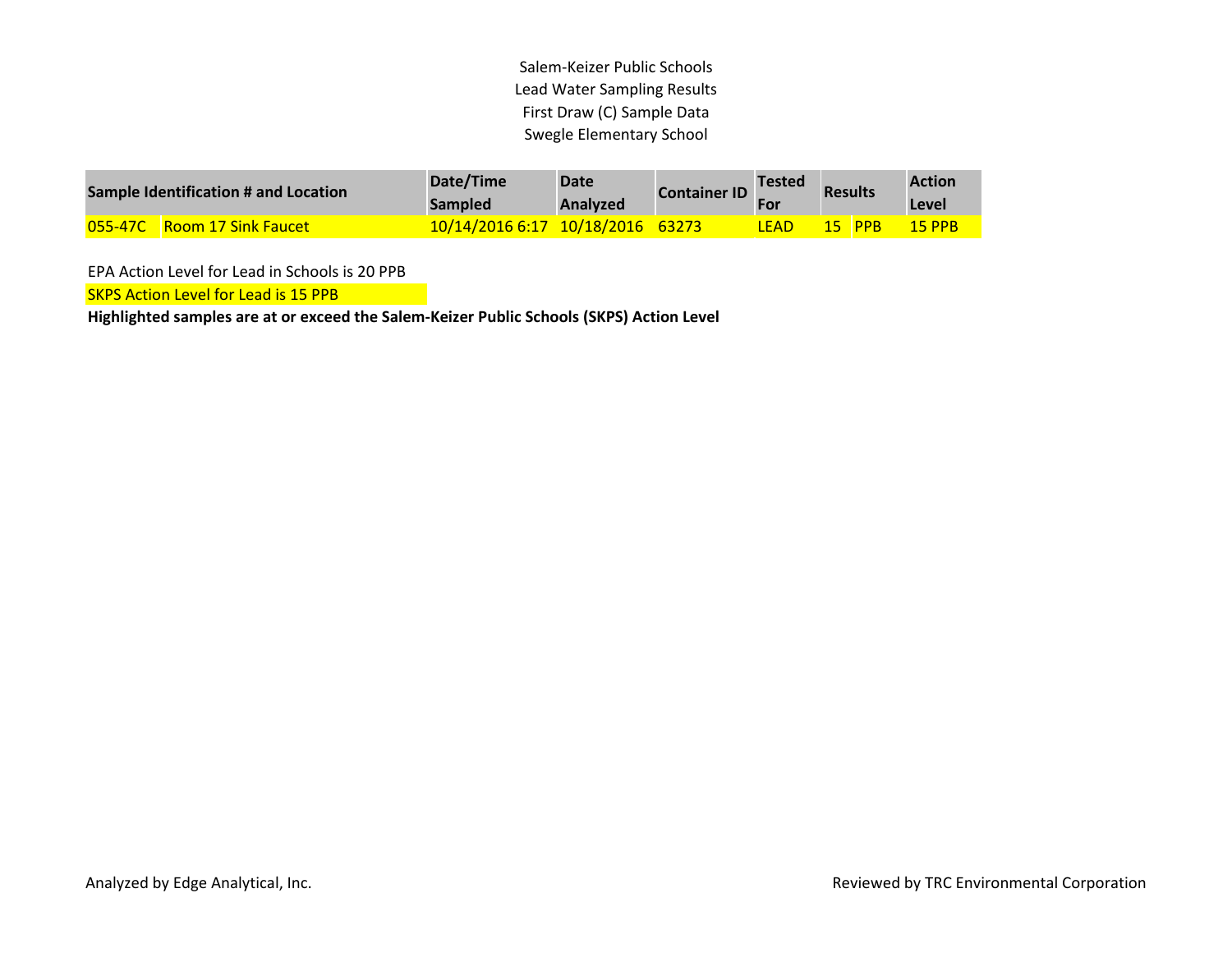## Salem-Keizer Public Schools Lead Water Sampling Results Flushed (D) Sample Data Swegle Elementary School

| Sample Identification # and Location | Date/Time<br><b>Sampled</b> | Date<br><b>Analyzed</b> | <b>Container ID</b> | Tested<br>For | <b>Results</b> | <b>Action</b><br>Level |
|--------------------------------------|-----------------------------|-------------------------|---------------------|---------------|----------------|------------------------|
| 055-47D Room 17 Sink Faucet          | 10/14/2016 6:18             | 10/26/2016 64893        |                     | LEAD          | 1 PPB          | 15 PPB                 |

EPA Action Level for Lead in Schools is 20 PPB

**SKPS Action Level for Lead is 15 PPB**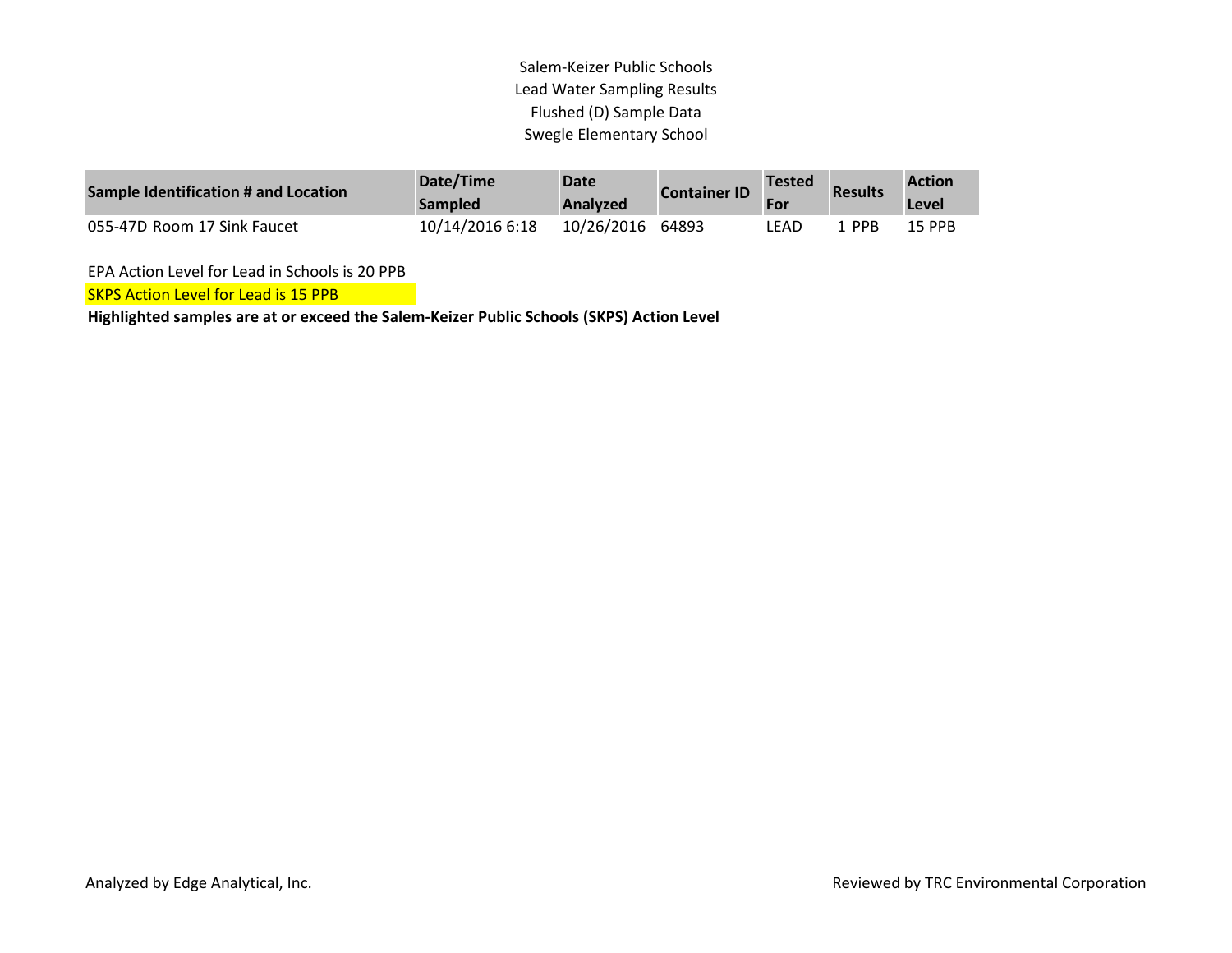Salem-Keizer Public Schools Lead Water Sampling Results First Draw (E) Sample Data Swegle Elementary School

| Sample Identification # and Location  | Date/Time<br><b>Sampled</b> | <b>Date</b><br><b>Analyzed</b> | <b>Container ID</b> | <b>Tested</b> | <b>Results</b> |            | <b>Action</b><br>Level |
|---------------------------------------|-----------------------------|--------------------------------|---------------------|---------------|----------------|------------|------------------------|
| 055-47E<br><b>Room 17 Sink Faucet</b> | 4/6/2017 7:57               | 4/11/2017                      | 18163               | <b>LEAD</b>   |                | <b>PPB</b> | 15 PPB                 |

EPA Action Level for Lead in Schools is 20 PPB

**SKPS Action Level for Lead is 15 PPB**